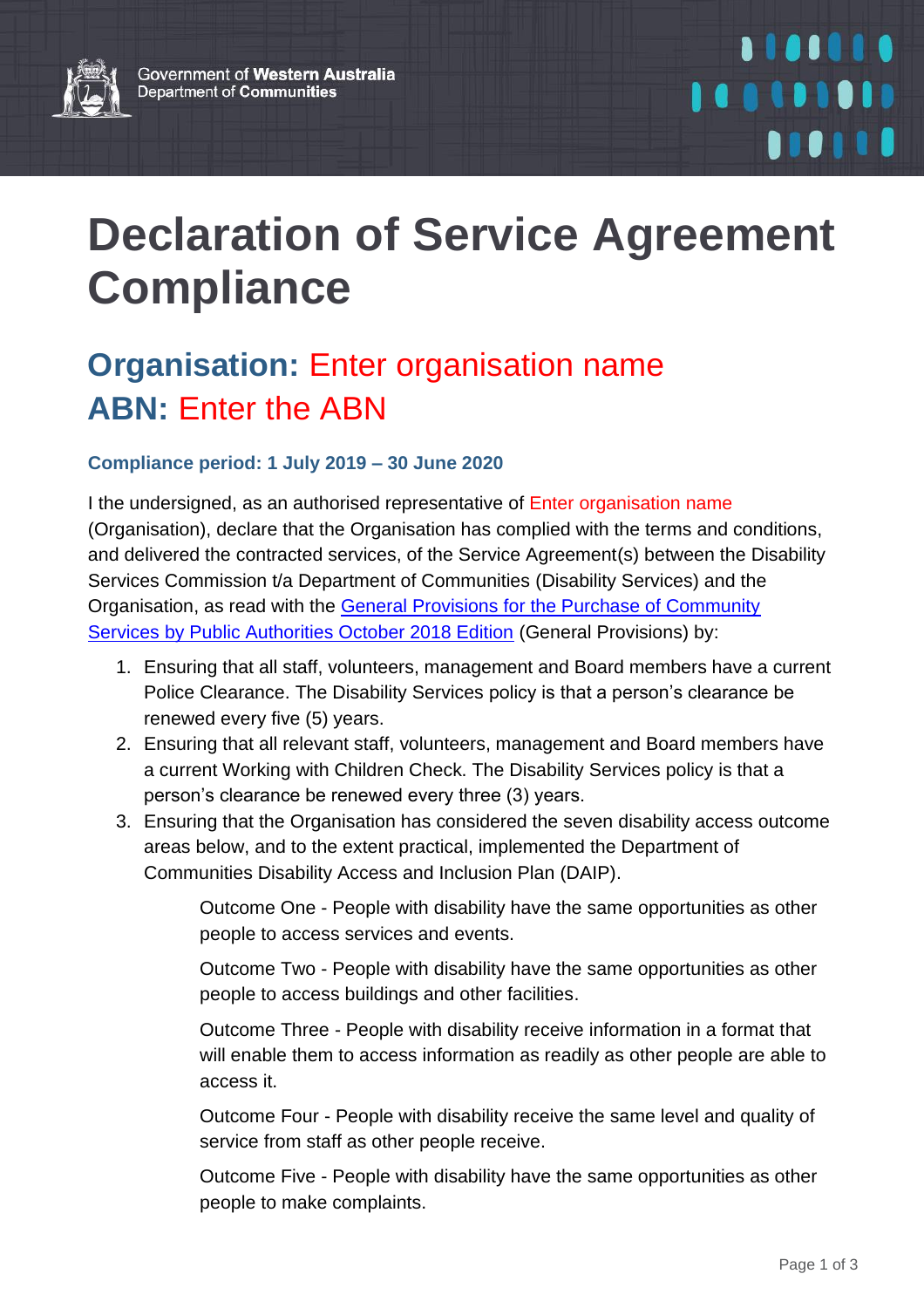Outcome Six - People with disability have the same opportunities as other people to participate in any public consultation.

Outcome Seven - People with disability have the same opportunities as other people to obtain and maintain employment with a public authority.

4. Having the following insurances current, where applicable (please complete details in the table below).

| <b>Mandatory insurances (where</b><br>applicable)                                         | <b>Insurer</b>    | <b>Policy</b><br>number | <b>Insured</b><br>amount | <b>Expiry date</b> |
|-------------------------------------------------------------------------------------------|-------------------|-------------------------|--------------------------|--------------------|
| <b>Public Liability Insurance</b>                                                         | Enter text        | Enter text              | Enter text               | Enter text         |
| <b>Professional Indemnity</b>                                                             | Enter text        | Enter text              | Enter text               | Enter text         |
| <b>Workers' Compensation</b><br>(including common law liability,<br>minimum \$50 million) | Enter text        | <b>Enter text</b>       | Enter text               | Enter text         |
| <b>Motor Vehicle Third Party</b><br>Liability                                             | <b>Enter text</b> | Enter text              | Enter text               | <b>Enter text</b>  |
| <b>Optional insurances (where</b><br>applicable)                                          | <b>Insurer</b>    | <b>Policy</b><br>number | <b>Insured</b><br>amount | <b>Expiry date</b> |
| <b>Personal Accident for</b><br><b>Volunteers</b>                                         | Enter text        | <b>Enter text</b>       | <b>Enter text</b>        | Enter text         |
| <b>Health Care Practitioners</b><br>Liability                                             | Enter text        | Enter text              | Enter text               | Enter text         |
| <b>Directors and Officers Liability</b>                                                   | Enter text        | Enter text              | Enter text               | Enter text         |
| <b>Public and Product Liability</b><br><b>Insurance</b>                                   | <b>Enter text</b> | <b>Enter text</b>       | Enter text               | Enter text         |
| <b>Association Liability</b>                                                              | <b>Enter text</b> | Enter text              | Enter text               | <b>Enter text</b>  |

**Please provide details below of any additional insurances not listed above, or provide detail of any variances in insurance details (or attach if required):**

Enter text